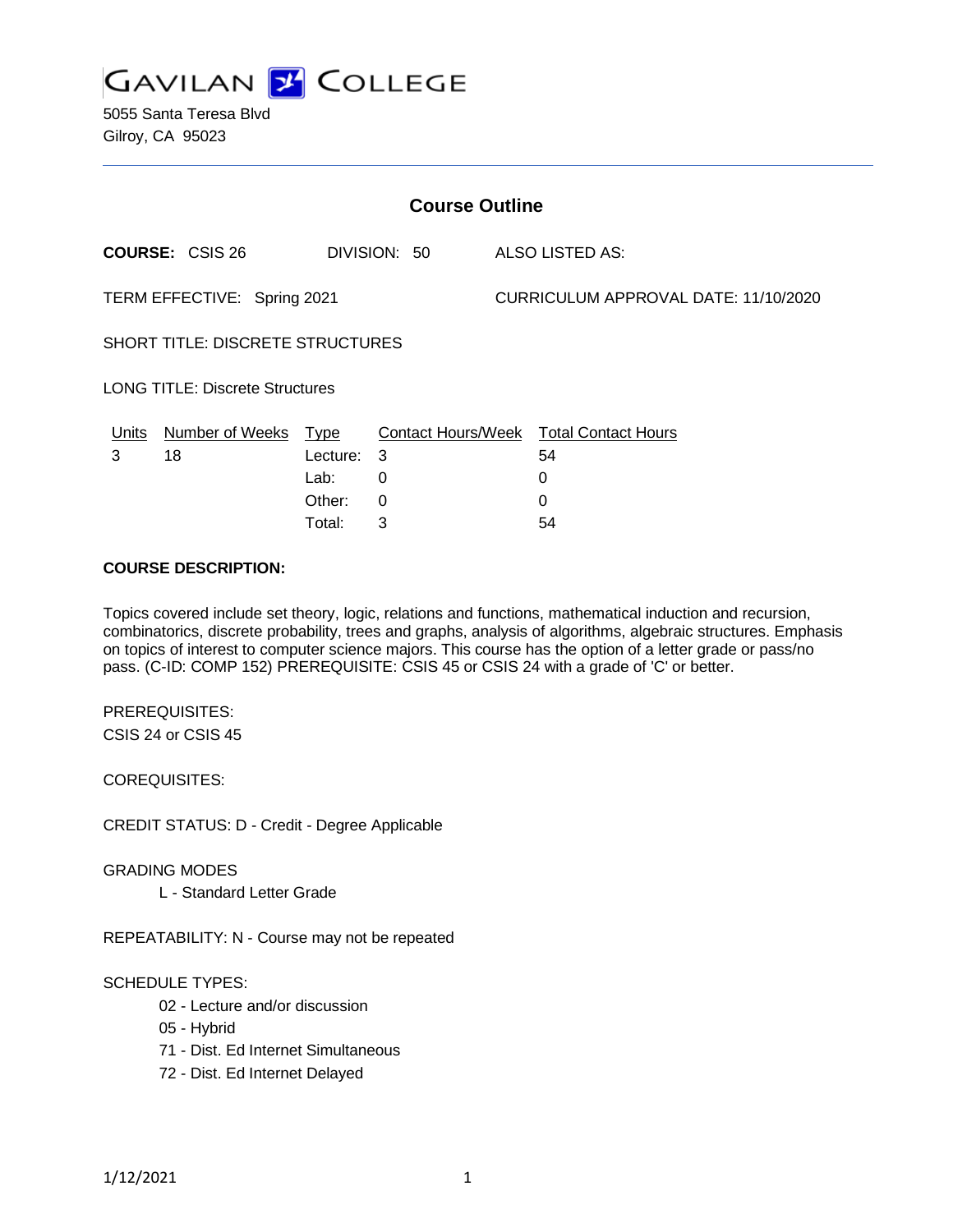### **STUDENT LEARNING OUTCOMES:**

By the end of this course, a student should:

1. Describe how symbolic logic tools are used to model real-life situations, especially those relevant to computing applications.

- 2. Relate the ideas of mathematical induction to recursion and recursively defined structures.
- 3. Student can describe different traversals of trees and graphs.
- 4. Student can apply the binomial theorem and Bayes' theorem as appropriate.

### **CONTENT, STUDENT PERFORMANCE OBJECTIVES, OUT-OF-CLASS ASSIGNMENTS**

Curriculum Approval Date: 11/10/2020 (3 hours) Variables Using Variables in Mathematical Discourse Introduction to Universal, Existential, and Conditional Statements The Language of Sets Set-Roster and Set-Builder Notations **Subsets** Cartesian Products Homework: Read assigned pages in text, work assigned problems, complete programming assignments. (3 hours) Relations and Functions Definition of a Relation from One Set to Another Arrow Diagram of a Relation Definition of Function Function Machines Equality of Functions The Logic of Compound Statements Logical Form and Logical Equivalence **Statements** Compound Statements Truth Values Evaluating the Truth of More General Compound Statements Logical Equivalence Tautologies and Contradictions Homework: Read assigned pages in text, work assigned problems, complete programming assignments. (3 hours) Conditional Statements Negation of a Conditional Statement The Contrapositive of a Conditional Statement The Converse and Inverse of a Conditional Statement Only If and the Biconditional Necessary and Sufficient Conditions Student Performance Objectives: State the converse, inverse, contrapositive and negation of a conditional statement Valid and Invalid Arguments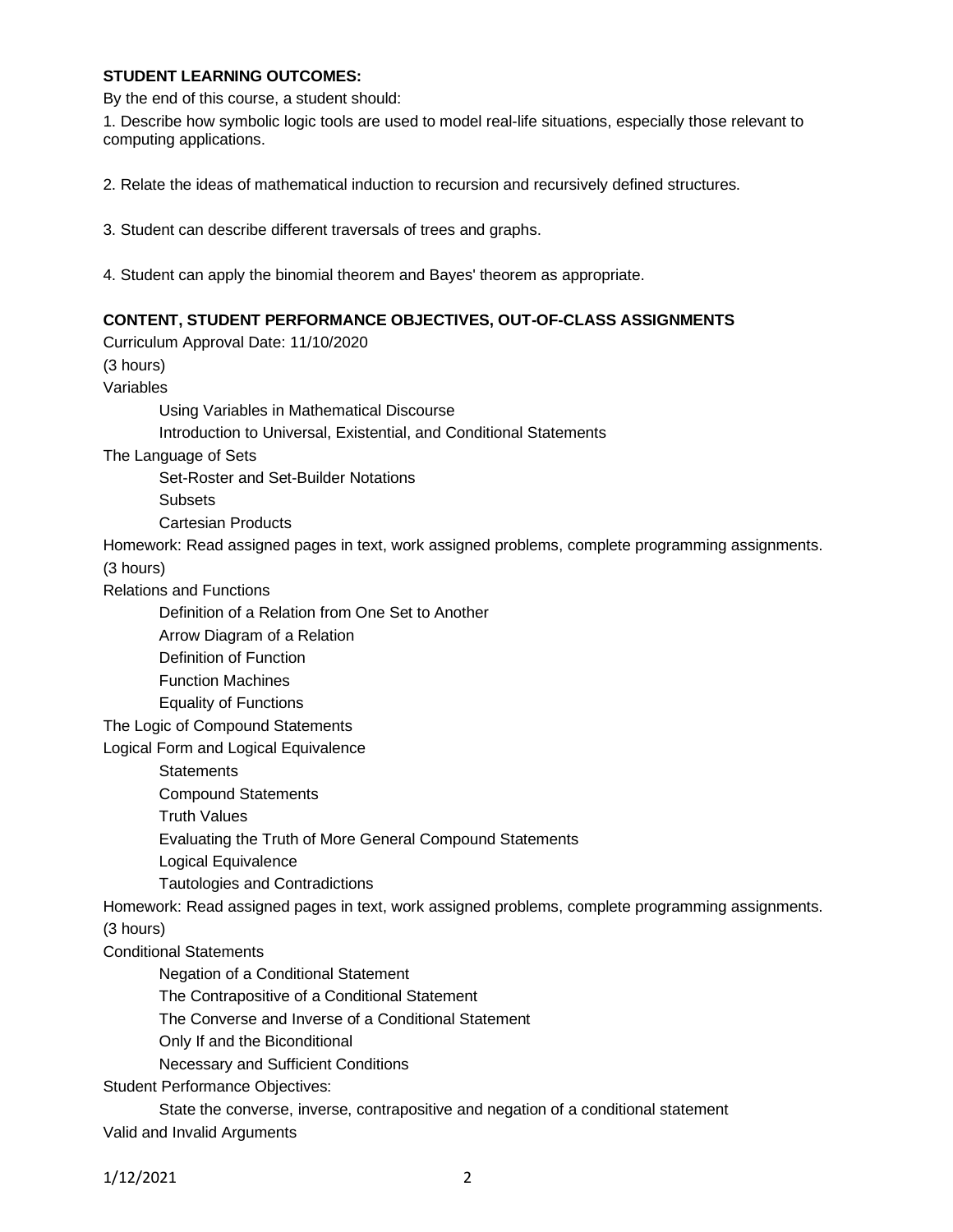Modus Ponens and Modus Tollens

Additional Valid Argument Forms: Rules of Inference

Fallacies Contradictions and Valid Arguments

Student Performance Objectives: Explain whether a given argument form is valid or invalid

Homework: Read assigned pages in text, work assigned problems, complete programming assignments. (3 hours)

The Logic of Quantified Statements

Predicates and Quantified Statements

The Universal Quantifier

The Existential Quantifier

Formal Versus Informal Language

Universal Conditional Statements

Equivalent Forms of Universal and Existential Statements

Implicit Quantification

Statements with Multiple Quantifiers

Translating from Informal to Formal Language

Ambiguous Language

Negations of Multiply-Quantified Statements

Order of Quantifiers

Formal Logical Notation

Student Performance Objectives:

State the converse, inverse, contrapositive and negation of a quantified statement

Homework: Read assigned pages in text, work assigned problems, complete programming assignments.

(3 hours)

Arguments with Quantified Statements

Universal Modus Ponens

Use of Universal Modus Ponens in a Proof

Universal Modus Tollens

Proving Validity of Arguments with Quantified Statements

Using Diagrams to Test for Validity

Creating Additional Forms of Argument

Remark on the Converse and Inverse Errors

Methods of Proof

Direct Proof and Counterexample

**Definitions** 

Proving Existential Statements

Disproving Universal Statements by Counterexample

Proving Universal Statements

Directions for Writing Proofs of Universal Statements

Variations among Proofs

Common Mistakes

Student Performance Objective:

Student writes direct proofs

Homework: Read assigned pages in text, work assigned problems, complete programming assignments.

(3 hours)

Methods of Proof

Showing That an Existential Statement Is False Conjecture, Proof, and Disproof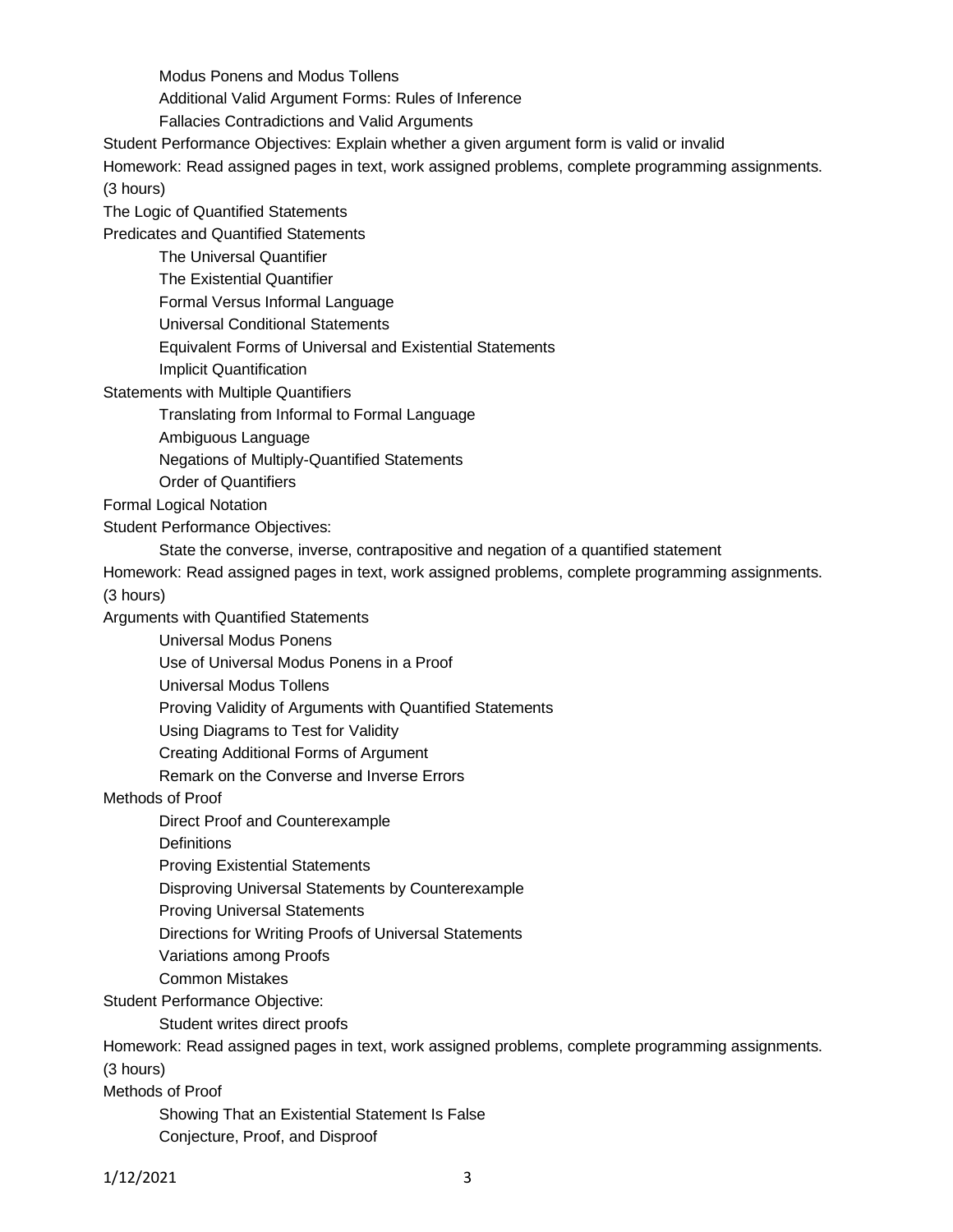Indirect Argument: Contradiction and Contraposition Proof by Contradiction Argument by Contraposition Relation between Proof by Contradiction and Proof by Contraposition Student Performance Objective: Construct a counterexample to disprove a statement Mathematical Induction Principle of Mathematical Induction Comparison of Mathematical Induction and Inductive Reasoning Student Performance Objective: Write inductive proofs Homework: Read assigned pages in text, work assigned problems, complete programming assignments. (3 hours) Strong Mathematical Induction and the Well-Ordering Principle for the Integers Defining Sequences Recursively Definition of Recurrence Relation: Examples of Recursively Defined Sequences Recursive Definitions of Sum and Product Solving Recurrence Relations by Iteration The Method of Iteration Using Formulas to Simplify Solutions Obtained by Iteration Checking the Correctness of a Formula by Mathematical Induction Homework: Read assigned pages in text, work assigned problems, complete programming assignments. (3 hours) Set Theory Definitions and the Element Method of Proof **Subsets** Proof and Disproof Set Equality Venn Diagrams Operations on Sets The Empty Set Partitions of Sets Power Sets Cartesian Products Properties of Sets Set Identities Proving that a set is empty Student Performance Objectives: Student proves simple set identities. Student finds complements, unions, intersections and differences of sets Homework: Read assigned pages in text, work assigned problems, complete programming assignments. (3 hours) Disproofs, Algebraic Proofs and Boolean Algebras **Functions** Functions defined on General Sets One-to-One and Onto, Functions Student Performance Objective: Student will determine whether a function is one-to-one and onto or not.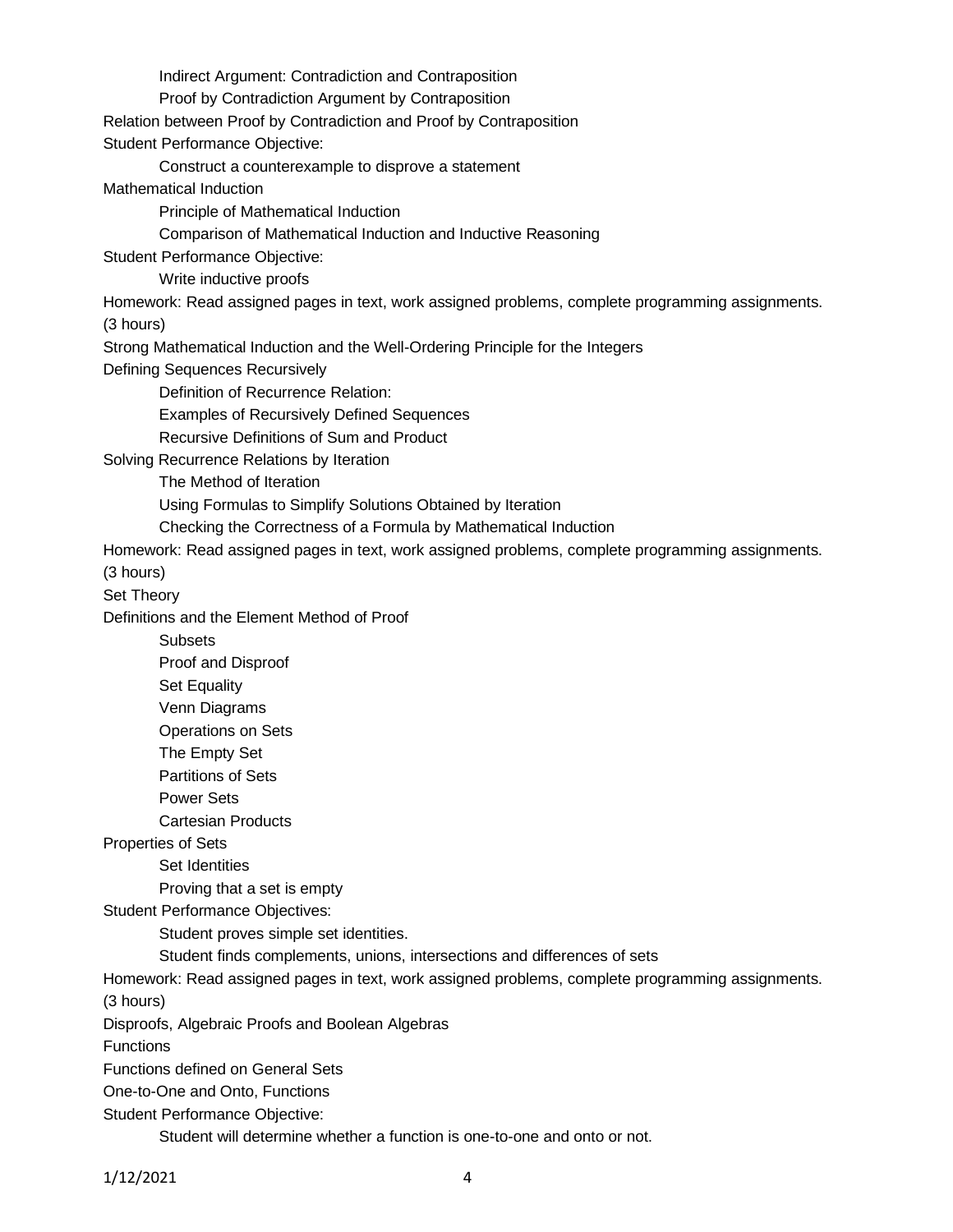Homework: Read assigned pages in text, work assigned problems, complete programming assignments. (3 hours)

Inverse Functions

One-to-One Correspondences and Inverse Functions

Composition of Functions

Composition of One-to-One Functions

Composition of Onto Functions

Cardinality with Applications to Computability

Definition of Cardinal Equivalence Countable Sets

The Search for Larger Infinities

Student Performance Objective:

Student will determine the inverses of functions.

Homework: Read assigned pages in text, work assigned problems, complete programming assignments. (4 hours)

Relations on Sets

The Inverse of a Relation

Directed Graph of a Relation

Reflexivity, Symmetry, and Transitivity

Equivalence Relations

Student Performance Objective:

Student will identify relations and functions

Student will determine whether a relation is reflexive, symmetric or transitive

Homework: Read assigned pages in text, work assigned problems, complete programming assignments.

(3 hours)

Counting and

**Probability** 

Definition of Sample Space and Event

Probability in the Equally Likely Case

**Counting** 

Possibility Trees and the Multiplication Rule

Counting Elements of Disjoint Sets

The Addition Rule

The Difference Rule

The Inclusion/Exclusion Rule

Student Performance Objective:

Student will apply the rules to solve problems.

Student will apply counting techniques to calculate the probabilities.

Homework: Read assigned pages in text, work assigned problems, complete programming assignments.

(3 hours)

The Pigeonhole Principle

Statement and Discussion of the Principle

Applications

Decimal Expansions of Fractions

Generalized Pigeonhole Principle

Proof of the Pigeonhole Principle

Counting Subsets of a Set: Combinations

Homework: Read assigned pages in text, work assigned problems, complete programming assignments. (3 hours)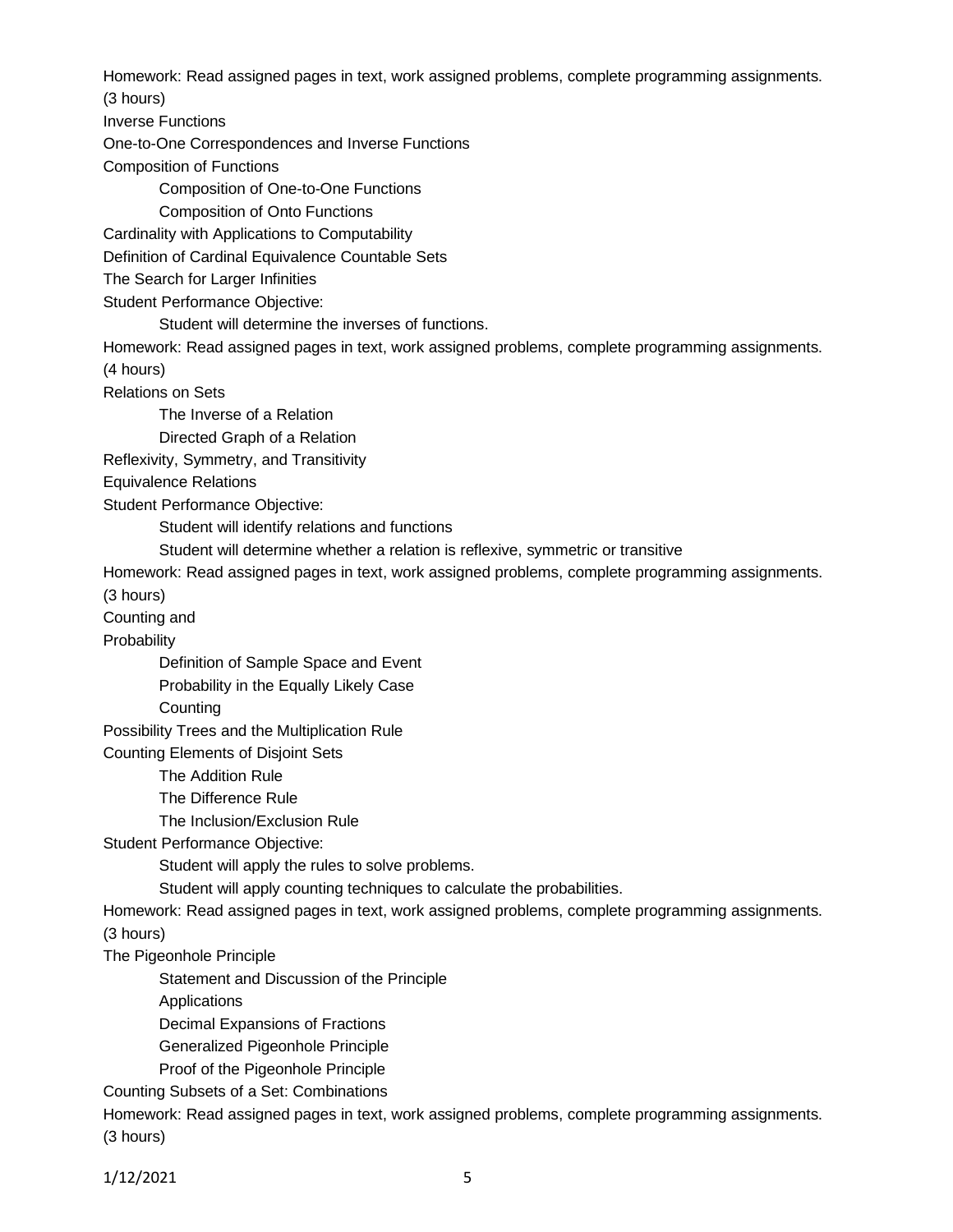Pascal's Formula and the Binomial Theorem

Combinatorial Formulas

Pascal's Triangle

Algebraic and Combinatorial Proofs of Pascal's Formula

Binomial Theorem and Algebraic and Combinatorial Proofs for It

Homework: Read assigned pages in text, work assigned problems, complete programming assignments. (3 hours)

Probability Axioms and Expected Value

Conditional Probability. Bayes' Formula, and Independent Events

Student Performance Objective:

Student can apply the binomial theorem and Bayes? theorem as appropriate.

Homework: Read assigned pages in text, work assigned problems, complete programming assignments. (3 hours)

Graphs: Definitions and Basic Properties

Matrix Representations of Graphs

Directed Graphs

Undirected Graphs

Counting Walks of Length N

(3 hours)

Isomorphisms of Graphs

**Trees** 

Rooted Trees Binary Trees Spanning Trees and Shortest Paths Minimum Spanning Trees

Student Performance Objective:

Student can describe several different traversals of trees or graphs.

Homework: Read assigned pages in text, work assigned problems, complete programming assignments. WEEK 18 (2 hours)

Final Exam

# **METHODS OF INSTRUCTION:**

Lecture, demonstrations, programming assignments.

# **OUT OF CLASS ASSIGNMENTS:**

Required Outside Hours: 108 Assignment Description: Complete assigned programming projects. Read assigned chapter in text. Work the assigned problems from the relevant section of the text.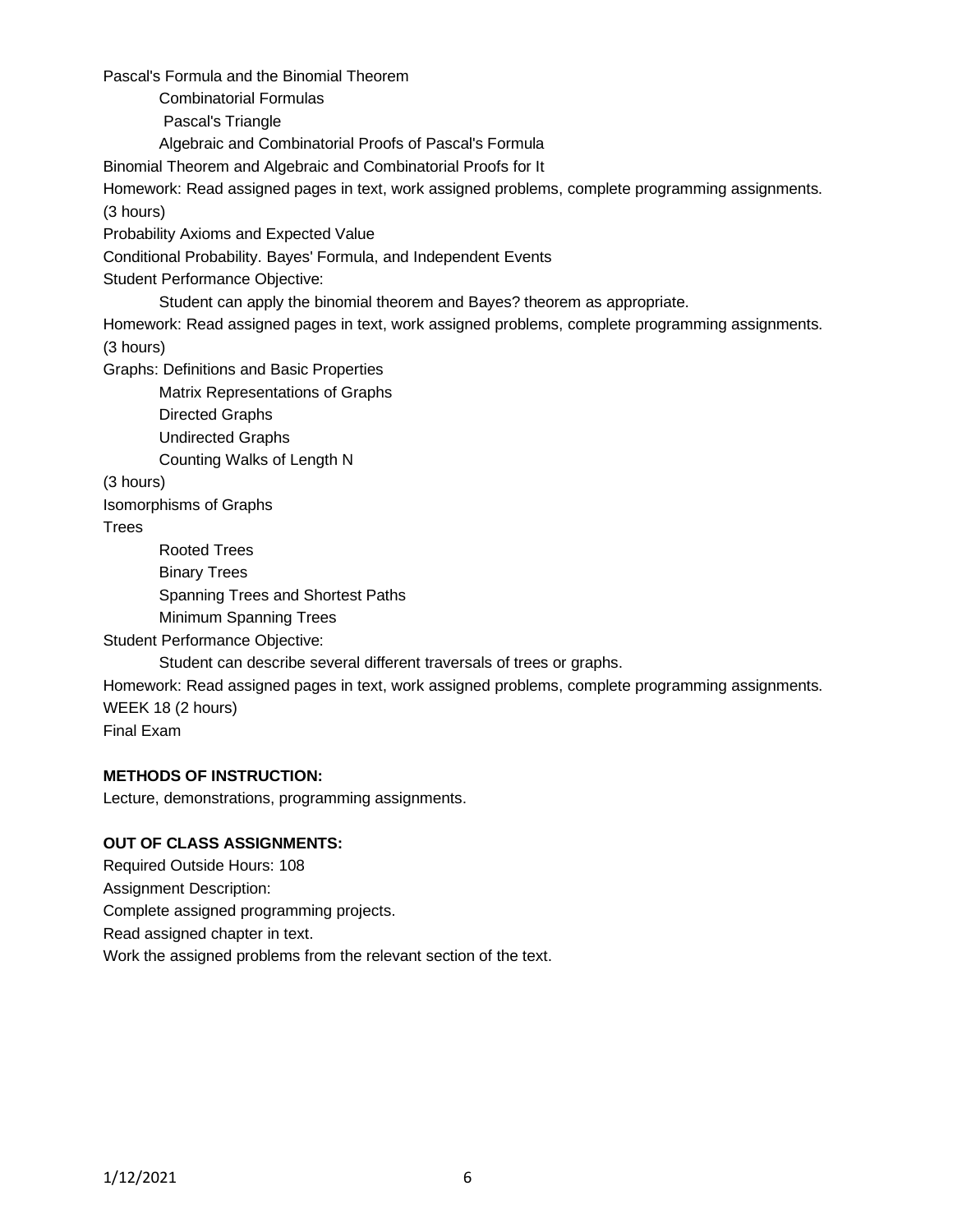# **METHODS OF EVALUATION:**

Problem-solving assignments Percent of total grade: 75.00 % Problem-solving demonstrations: 65% - 85% Homework problems, Quizzes, Exams, Programming Assignments Objective examinations Percent of total grade: 20.00 % Objective examinations: 10% - 20% Multiple choice True/false Matching items Completion Other methods of evaluation Percent of total grade: 5.00 % Other methods of evaluation: 5% - 15% Group project/homework and computer and lab activities

## **REPRESENTATIVE TEXTBOOKS:**

Epp. Discrete Mathematics with Applications (most recent edition). Cengage Learning,2019. Reading Level of Text, Grade: Reading level of text, Grade: 12+ Verified by: Verified by:ev

## **RECOMMENDED TEXTBOOKS:**

Kenneth H Rosen. Discrete Mathematics and Its Applications. McGraw-Hill Education,2018. ISBN: 978-1259676512 Reading Level of Text, Grade: 12+ Verified by: MS Word, Ellen Venable